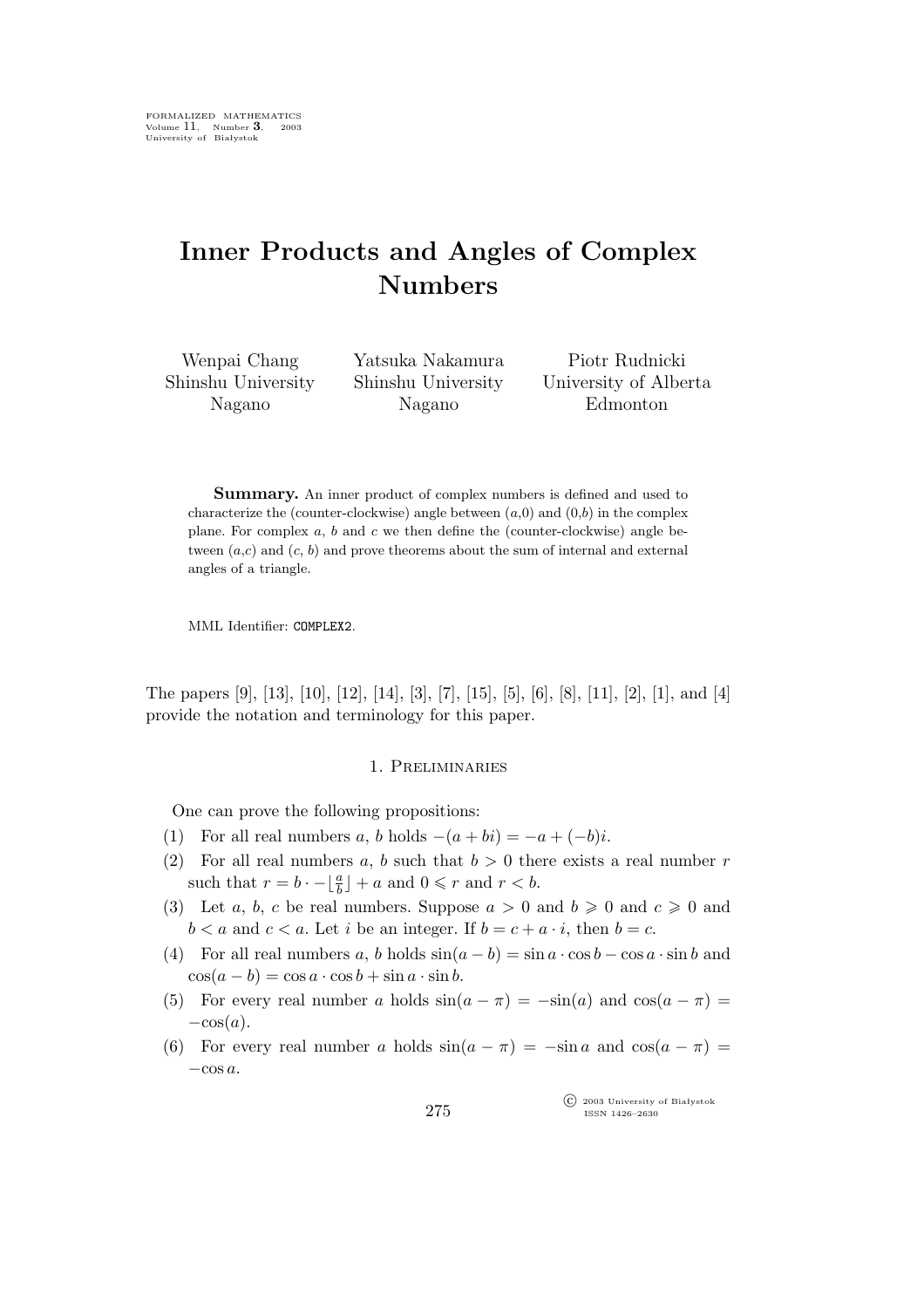## 276 wenpai chang *et al.*

- (7) For all real numbers a, b such that  $a \in ]0, \frac{\pi}{2}$  $\frac{\pi}{2}$ [ and  $b \in ]0, \frac{\pi}{2}$  $\frac{\pi}{2}$ [ holds  $a < b$ iff  $\sin a < \sin b$ .
- (8) For all real numbers a, b such that  $a \in ]\frac{\pi}{2}$  $\frac{\pi}{2}, \pi$ [ and  $b \in ]\frac{\pi}{2}$  $\frac{\pi}{2}, \pi$ [ holds  $a < b$ iff  $\sin a > \sin b$ .
- (9) For every real number a and for every integer i holds  $\sin a = \sin(2\pi \cdot i + a)$ .
- (10) For every real number a and for every integer i holds  $\cos a = \cos(2 \cdot \pi \cdot$  $i + a$ ).
- (11) For every real number a such that  $\sin a = 0$  holds  $\cos a \neq 0$ .
- (12) For all real numbers a, b such that  $0 \leq a$  and  $a < 2 \cdot \pi$  and  $0 \leq b$  and  $b < 2 \cdot \pi$  and  $\sin a = \sin b$  and  $\cos a = \cos b$  holds  $a = b$ .

2. More on the Argument of a Complex Number

Let us observe that  $\mathbb{C}_{\mathrm{F}}$  is non empty.

Let z be an element of  $\mathbb{C}$ . The functor Ftize(z) yields an element of the carrier of  $\mathbb{C}_{\mathbb{F}}$  and is defined as follows:

(Def. 1) Frize $(z) = z$ .

We now state four propositions:

- (13) For every element z of  $\mathbb C$  holds  $\Re(z) = \Re(\text{Ftize}(z))$  and  $\Im(z) =$  $\Im$ (Ftize(*z*)).
- (14) For all elements x, y of  $\mathbb C$  holds  $F \text{tize}(x + y) = F \text{tize}(x) + F \text{tize}(y)$ .
- (15) For every element z of  $\mathbb C$  holds  $z = 0_{\mathbb C}$  iff Ftize( $z$ ) =  $0_{\mathbb C_{\mathbb F}}$ .
- (16) For every element z of  $\mathbb{C}$  holds  $|z| = | \text{Ftize}(z)|$ .

Let z be an element of  $\mathbb C$ . The functor Arg z yields a real number and is defined as follows:

(Def. 2) Arg  $z = \text{Arg} \text{Ftize}(z)$ .

One can prove the following propositions:

- (17) For every element z of  $\mathbb C$  and for every element u of the carrier of  $\mathbb C_F$ such that  $z = u$  holds  $\text{Arg } z = \text{Arg } u$ .
- (18) For every element z of  $\mathbb C$  holds  $0 \leq \text{Arg } z$  and  $\text{Arg } z < 2 \cdot \pi$ .
- (19) For every element z of  $\mathbb C$  holds  $z = |z| \cdot \cos \mathrm{Arg} z + (|z| \cdot \sin \mathrm{Arg} z)i$ .
- (20)  $Arg(0_{\mathbb{C}}) = 0.$
- (21) Let z be an element of  $\mathbb C$  and r be a real number. If  $z \neq 0$  and  $z =$  $|z| \cdot \cos r + (|z| \cdot \sin r)i$  and  $0 \leq r$  and  $r < 2 \cdot \pi$ , then  $r = \text{Arg } z$ .
- (22) For every element z of C such that  $z \neq 0<sub>c</sub>$  holds if Arg  $z < \pi$ , then  $Arg(-z) = Arg z + \pi$  and if  $Arg z \geqslant \pi$ , then  $Arg(-z) = Arg z - \pi$ .
- (23) For every real number r such that  $r \ge 0$  holds  $Arg(r + 0i) = 0$ .
- (24) For every element z of  $\mathbb C$  holds  $\text{Arg } z = 0$  iff  $z = |z| + 0i$ .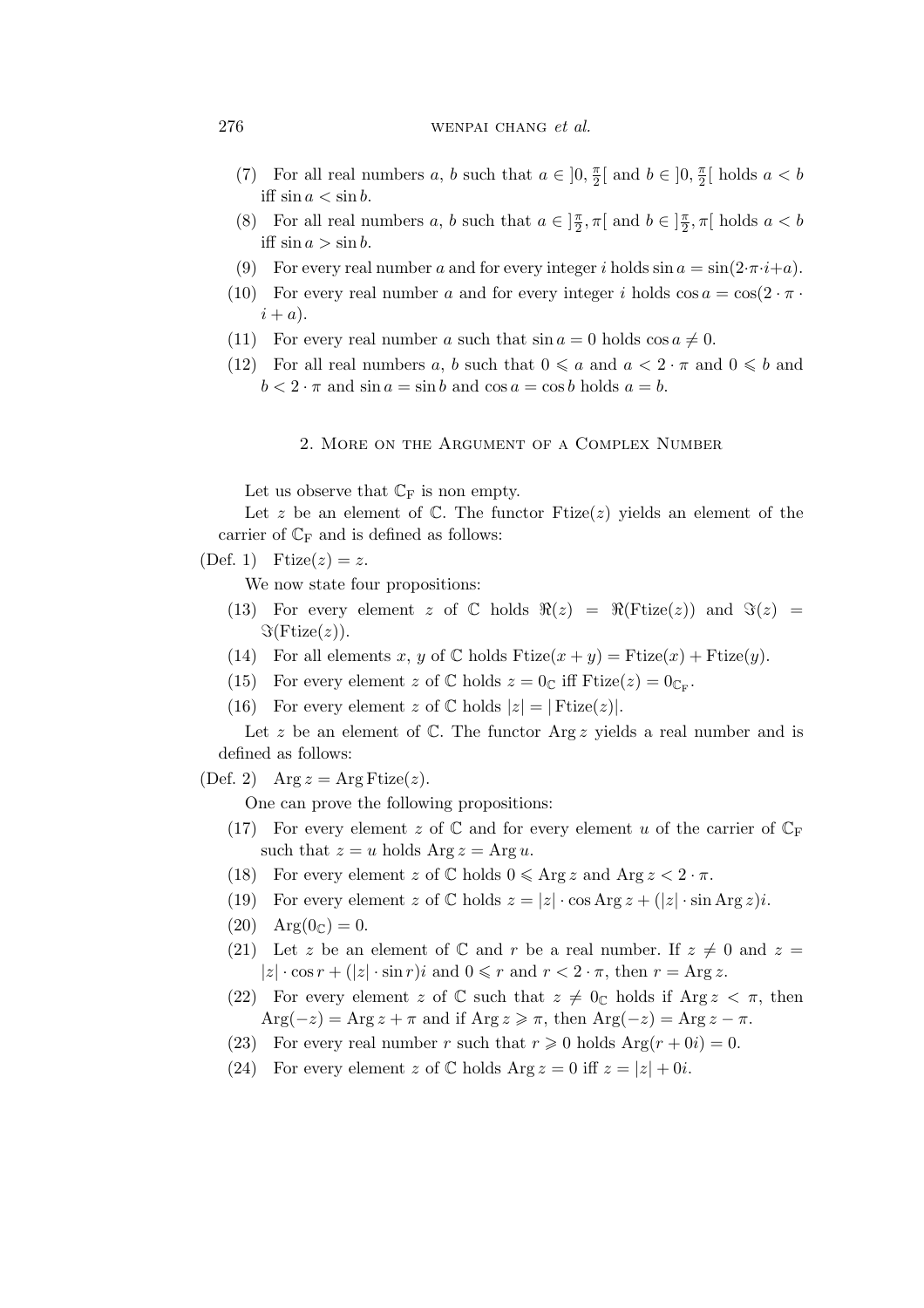- (25) For every element z of  $\mathbb C$  such that  $z \neq 0_{\mathbb C}$  holds Arg  $z < \pi$  iff Arg( $-z$ )  $\geq$ π.
- (26) For all elements x, y of  $\mathbb C$  such that  $x \neq y$  or  $x-y \neq 0$  holds Arg $(x-y)$  $\pi$  iff Arg $(y - x) \geq \pi$ .
- (27) For every element z of  $\mathbb C$  holds  $\text{Arg } z \in [0, \pi]$  iff  $\Im(z) > 0$ .
- (28) For every element z of C such that Arg  $z \neq 0$  holds Arg  $z < \pi$  iff  $\sin \text{Arg } z > 0.$
- (29) For all elements x, y of  $\mathbb C$  such that Arg  $x < \pi$  and Arg  $y < \pi$  holds  $\text{Arg}(x+y) < \pi$ .
- (30) For every real number x such that  $x > 0$  holds  $Arg(0 + xi) = \frac{\pi}{2}$ .
- (31) For every element z of  $\mathbb C$  holds Arg  $z \in ]0, \frac{\pi}{2}$  $\frac{\pi}{2}$ [ iff  $\Re(z) > 0$  and  $\Im(z) > 0$ .
- (32) For every element z of  $\mathbb C$  holds Arg  $z \in ]\frac{\pi}{2}$  $\frac{\pi}{2}, \pi$  [iff  $\Re(z) < 0$  and  $\Im(z) > 0$ .
- (33) For every element z of  $\mathbb C$  such that  $\Im(z) > 0$  holds  $\sin \text{Arg } z > 0$ .
- (34) For every element z of  $\mathbb C$  holds  $\text{Arg } z = 0$  iff  $\Re(z) \geq 0$  and  $\Im(z) = 0$ .
- (35) For every element z of  $\mathbb C$  holds  $\text{Arg } z = \pi$  iff  $\Re(z) < 0$  and  $\Im(z) = 0$ .
- (36) For every element z of  $\mathbb C$  holds  $\Im(z) = 0$  iff  $\text{Arg } z = 0$  or  $\text{Arg } z = \pi$ .
- (37) For every element z of  $\mathbb C$  such that  $\text{Arg } z \leq \pi$  holds  $\Im(z) \geq 0$ .
- (38) For every element z of  $\mathbb C$  such that  $z \neq 0$  holds cos Arg( $-z$ ) =  $-\cos \text{Arg } z$ and  $\sin \text{Arg}(-z) = -\sin \text{Arg} z$ .
- (39) For every element a of  $\mathbb C$  such that  $a \neq 0$  holds  $\cos \mathrm{Arg} \, a = \frac{\Re(a)}{|a|}$  $\frac{f(a)}{|a|}$  and  $\sin \text{Arg } a = \frac{\Im(a)}{|a|}$  $\frac{s(a)}{|a|}$ .
- (40) For every element a of  $\mathbb C$  and for every real number r such that  $r > 0$ holds  $Arg(a \cdot (r + 0i)) = Arg a$ .
- (41) For every element a of  $\mathbb C$  and for every real number r such that  $r < 0$ holds  $Arg(a \cdot (r + 0i)) = Arg(-a)$ .

## 3. Inner Product

Let x, y be elements of  $\mathbb C$ . The functor  $(x|y)$  yielding an element of  $\mathbb C$  is defined by:

(Def. 3)  $(x|y) = x \cdot \overline{y}$ .

In the sequel a, b, c, d, x, y, z are elements of  $\mathbb{C}$ .

The following propositions are true:

- $(42)$   $(x|y) = (\Re(x) \cdot \Re(y) + \Im(x) \cdot \Im(y)) + (-\Re(x) \cdot \Im(y) + \Im(x) \cdot \Re(y))$ i.
- (43)  $(z|z) = (\Re(z) \cdot \Re(z) + \Im(z) \cdot \Im(z)) + 0i$  and  $(z|z) = (\Re(z)^2 + \Im(z)^2) + 0i$ .
- (44)  $(z|z) = |z|^2 + 0i$  and  $|z|^2 = \Re((z|z)).$
- $(45)$   $|(x|y)| = |x| \cdot |y|$ .
- (46) If  $(x|x) = 0$ , then  $x = 0$ .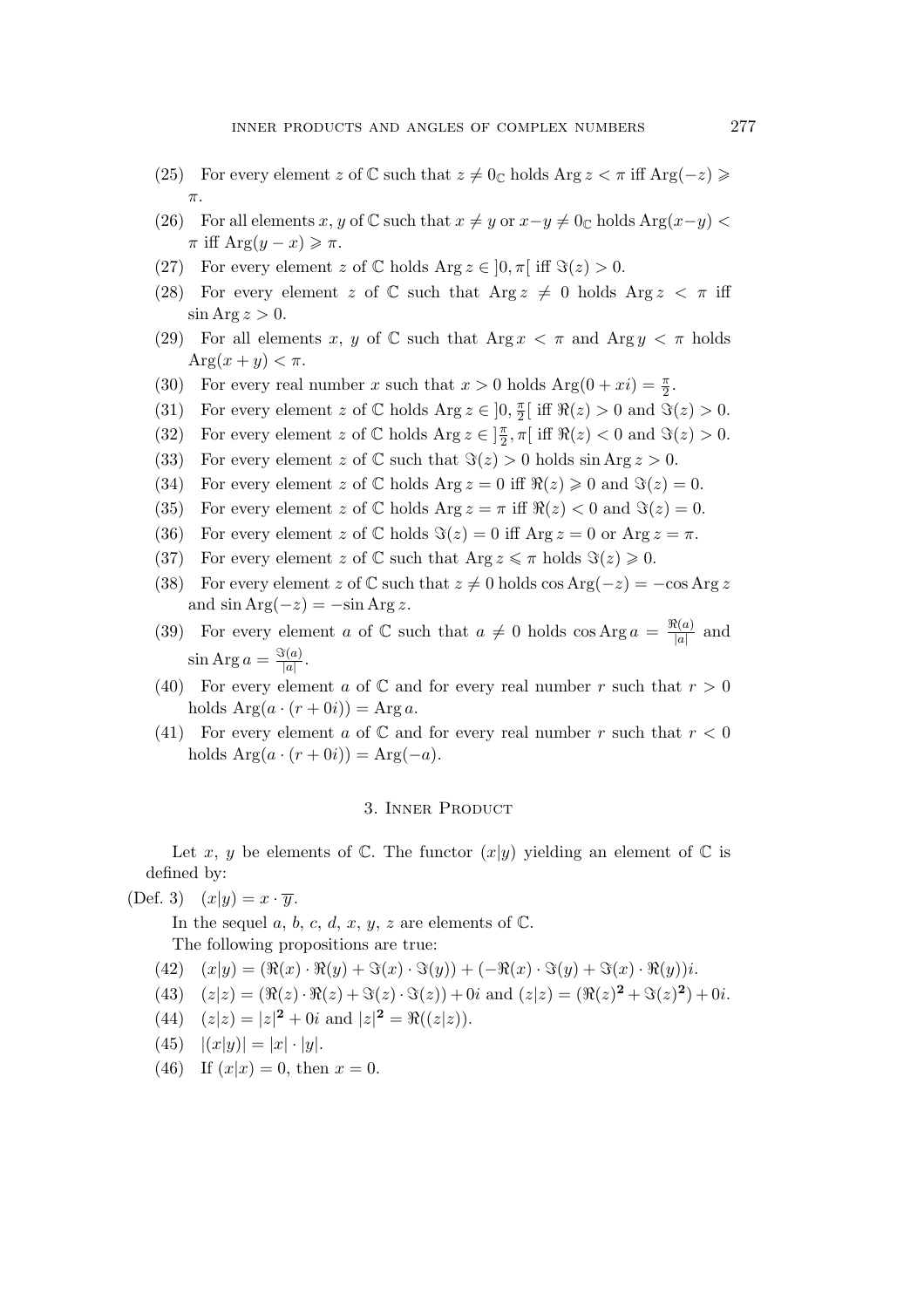278 wenpai chang *et al.*

 $(47)$   $(y|x) = (x|y)$ . (48)  $((x + y)|z) = (x|z) + (y|z).$ (49)  $(x|(y + z)) = (x|y) + (x|z).$ (50)  $((a \cdot x)|y) = a \cdot (x|y)$ . (51)  $(x|(a \cdot y)) = \overline{a} \cdot (x|y).$  $(52)$   $((a \cdot x)|y) = (x|(\overline{a} \cdot y)).$ (53)  $((a \cdot x + b \cdot y)|z) = a \cdot (x|z) + b \cdot (y|z).$  $(54)$   $(x|(a \cdot y + b \cdot z)) = \overline{a} \cdot (x|y) + \overline{b} \cdot (x|z).$ (55)  $((-x)|y) = (x|-y).$ (56)  $((-x)|y) = -(x|y).$ (57) *−*(x*|*y) = (x*|−*y). (58) ((*−*x)*|−*y) = (x*|*y). (59)  $((x - y)|z) = (x|z) - (y|z).$ (60)  $(x|(y-z)) = (x|y) - (x|z).$ (61)  $(0<sub>C</sub>|x) = 0<sub>C</sub>$  and  $(x|0<sub>C</sub>) = 0<sub>C</sub>$ .  $(62)$   $((x + y)|(x + y)) = (x|x) + (x|y) + (y|x) + (y|y).$ (63)  $((x - y)|(x - y)) = ((x|x) - (x|y) - (y|x)) + (y|y).$  $(64)$   $\Re((x|y)) = 0$  iff  $\Im((x|y)) = |x| \cdot |y|$  or  $\Im((x|y)) = -|x| \cdot |y|$ .

# 4. ROTATION

Let  $a$  be an element of  $\mathbb C$  and let  $r$  be a real number. The functor  $a \circ r$ yielding an element of  $\mathbb C$  is defined as follows:

 $(\text{Def. 4})$   $a \circ r = |a| \cdot \cos(r + \text{Arg } a) + (|a| \cdot \sin(r + \text{Arg } a))i.$ 

In the sequel  $r$  denotes a real number.

We now state a number of propositions:

- (65)  $a \circ 0 = a$ .
- (66)  $a \circ r = 0_c$  iff  $a = 0_c$ .
- $(67)$   $|a \circ r| = |a|$ .
- (68) If  $a \neq 0_c$ , then there exists an integer i such that  $Arg(a \circ r) = 2 \cdot \pi$ .  $i + (r + \text{Arg } a).$
- (69)  $a \circlearrowleft \text{Arg } a = |a| + 0i.$
- $(70)$   $\Re(a \circ r) = \Re(a) \cdot \cos r \Im(a) \cdot \sin r$  and  $\Im(a \circ r) = \Re(a) \cdot \sin r + \Im(a) \cdot \cos r$ .
- (71)  $a + b \circ r = (a \circ r) + (b \circ r).$
- $(72)$  −*a*  $\circlearrowleft r = -(a \circlearrowleft r).$
- (73)  $a b \circ r = (a \circ r) (b \circ r).$
- (74)  $a \circ \pi = -a$ .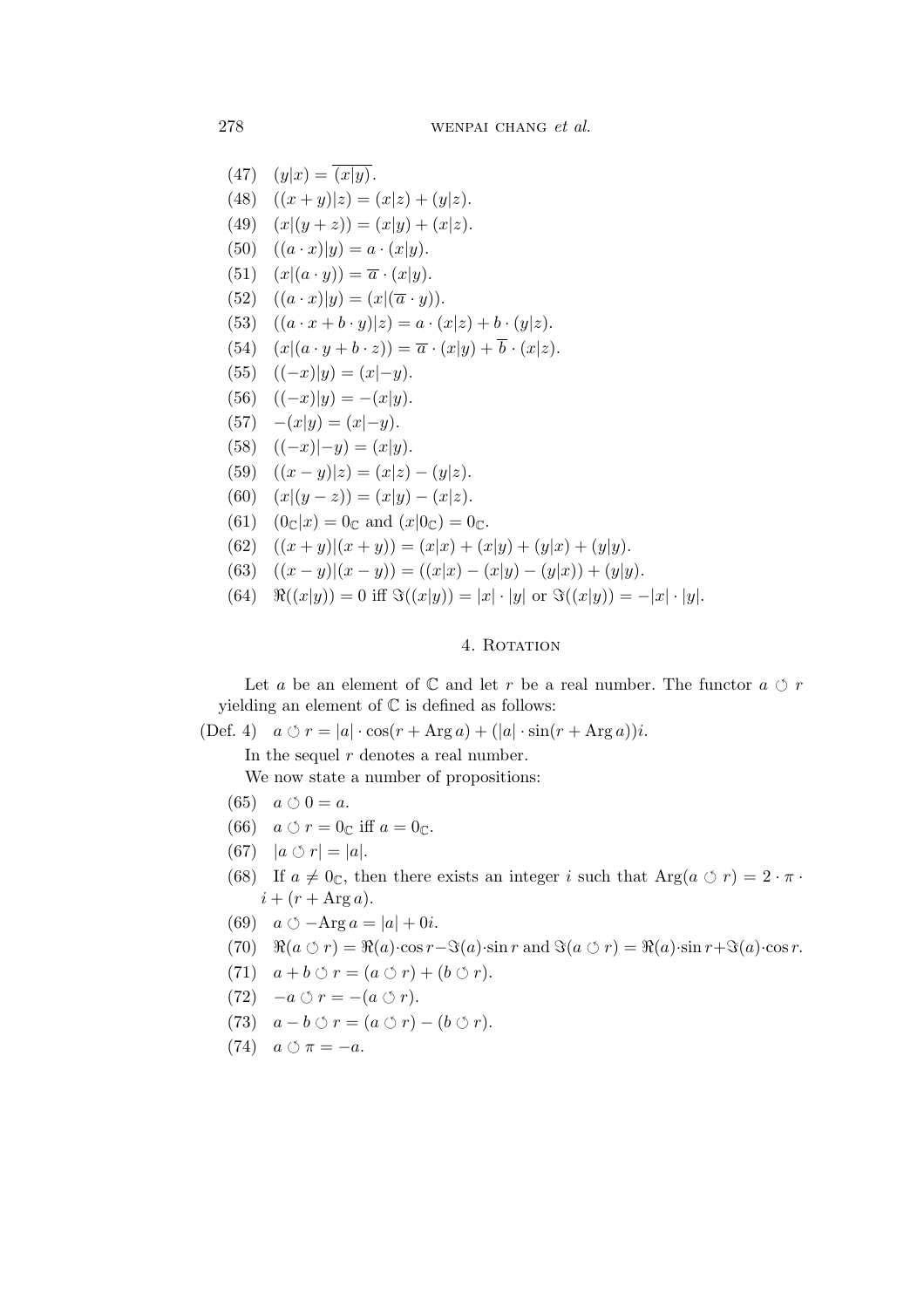# 5. Angles

Let a, b be elements of  $\mathbb C$ . The functor  $\measuredangle(a,b)$  yielding a real number is defined by:

(Def. 5) 
$$
\angle(a, b) = \begin{cases} \text{Arg}(b \circ \text{--} \text{Arg } a), & \text{if } \text{Arg } a = 0 \text{ or } b \neq 0, \\ 2 \cdot \pi - \text{Arg } a, & \text{otherwise.} \end{cases}
$$

Next we state several propositions:

- (75) If  $r \geq 0$ , then  $\angle(r + 0i, a) = \text{Arg } a$ .
- (76) If  $\text{Arg } a = \text{Arg } b$  and  $a \neq 0$  and  $b \neq 0$ , then  $\text{Arg}(a \circ r) = \text{Arg}(b \circ r)$ .
- (77) If  $r > 0$ , then  $\angle(a, b) = \angle(a \cdot (r + 0i), b \cdot (r + 0i)).$
- (78) If  $a \neq 0$  and  $b \neq 0$  and Arg  $a = \text{Arg } b$ , then Arg $(-a) = \text{Arg}(-b)$ .
- (79) If  $a \neq 0$  and  $b \neq 0$ , then  $\angle(a, b) = \angle(a \circ r, b \circ r)$ .
- (80) If  $r < 0$  and  $a \neq 0$  and  $b \neq 0$ , then  $\angle(a, b) = \angle(a \cdot (r + 0i), b \cdot (r + 0i)).$
- (81) If  $a \neq 0$  and  $b \neq 0$ , then  $\angle(a, b) = \angle(-a, -b)$ .
- (82) If  $b \neq 0$  and  $\angle(a, b) = 0$ , then  $\angle(a, -b) = \pi$ .
- (83) If  $a \neq 0$  and  $b \neq 0$ , then  $\cos \angle(a, b) = \frac{\Re((a|b))}{|a|\cdot|b|}$  and  $\sin \angle(a, b) = -\frac{\Im((a|b))}{|a|\cdot|b|}$  $\frac{a|a|b)}{|a|\cdot|b|}$ .

Let x, y, z be elements of  $\mathbb C$ . The functor  $\angle(x,y,z)$  yielding a real number is defined as follows:

(Def. 6) 
$$
\angle(x, y, z) = \begin{cases} \text{Arg}(z - y) - \text{Arg}(x - y), & \text{if } \text{Arg}(z - y) - \text{Arg}(x - y) \ge 0, \\ 2 \cdot \pi + (\text{Arg}(z - y) - \text{Arg}(x - y)), & \text{otherwise.} \end{cases}
$$

One can prove the following propositions:

- (84)  $0 \leq \angle(x, y, z)$  and  $\angle(x, y, z) < 2 \cdot \pi$ .
- (85)  $\angle(x, y, z) = \angle(x y, 0, z y).$
- (86)  $\angle(a, b, c) = \angle(a + d, b + d, c + d).$
- (87)  $\angle(a,b) = \angle(a, 0_{\mathbb{C}},b).$
- (88) If  $\angle(x, y, z) = 0$ , then Arg $(x y) = \text{Arg}(z y)$  and  $\angle(z, y, x) = 0$ .
- (89) If  $a \neq 0_{\mathbb{C}}$  and  $b \neq 0_{\mathbb{C}}$ , then  $\Re((a|b)) = 0$  iff  $\measuredangle(a, 0_{\mathbb{C}}, b) = \frac{\pi}{2}$  or  $\angle(a, 0_{\mathbb{C}}, b) = \frac{3}{2} \cdot \pi.$
- (90) If  $a \neq 0_{\mathbb{C}}$  and  $b \neq 0_{\mathbb{C}}$ , then  $\Im((a|b)) = |a| \cdot |b|$  or  $\Im((a|b)) = -|a| \cdot |b|$  iff  $\angle(a, 0_{\mathbb{C}}, b) = \frac{\pi}{2}$  or  $\angle(a, 0_{\mathbb{C}}, b) = \frac{3}{2} \cdot \pi$ .
- (91) If  $x \neq y$  and if  $z \neq y$  and if  $\angle(x, y, z) = \frac{\pi}{2}$  or  $\angle(x, y, z) = \frac{3}{2} \cdot \pi$ , then  $|x-y|^2 + |z-y|^2 = |x-z|^2$ .
- (92) If  $a \neq b$  and  $b \neq c$ , then  $\angle(a, b, c) = \angle(a \circ r, b \circ r, c \circ r)$ .
- (93)  $\angle(a, b, a) = 0.$
- (94)  $\measuredangle(a, b, c) \neq 0$  iff  $\measuredangle(a, b, c) + \measuredangle(c, b, a) = 2 \cdot \pi$ .
- (95) If  $\angle(a, b, c) \neq 0$ , then  $\angle(c, b, a) \neq 0$ .
- (96) If  $\angle(a, b, c) = \pi$ , then  $\angle(c, b, a) = \pi$ .